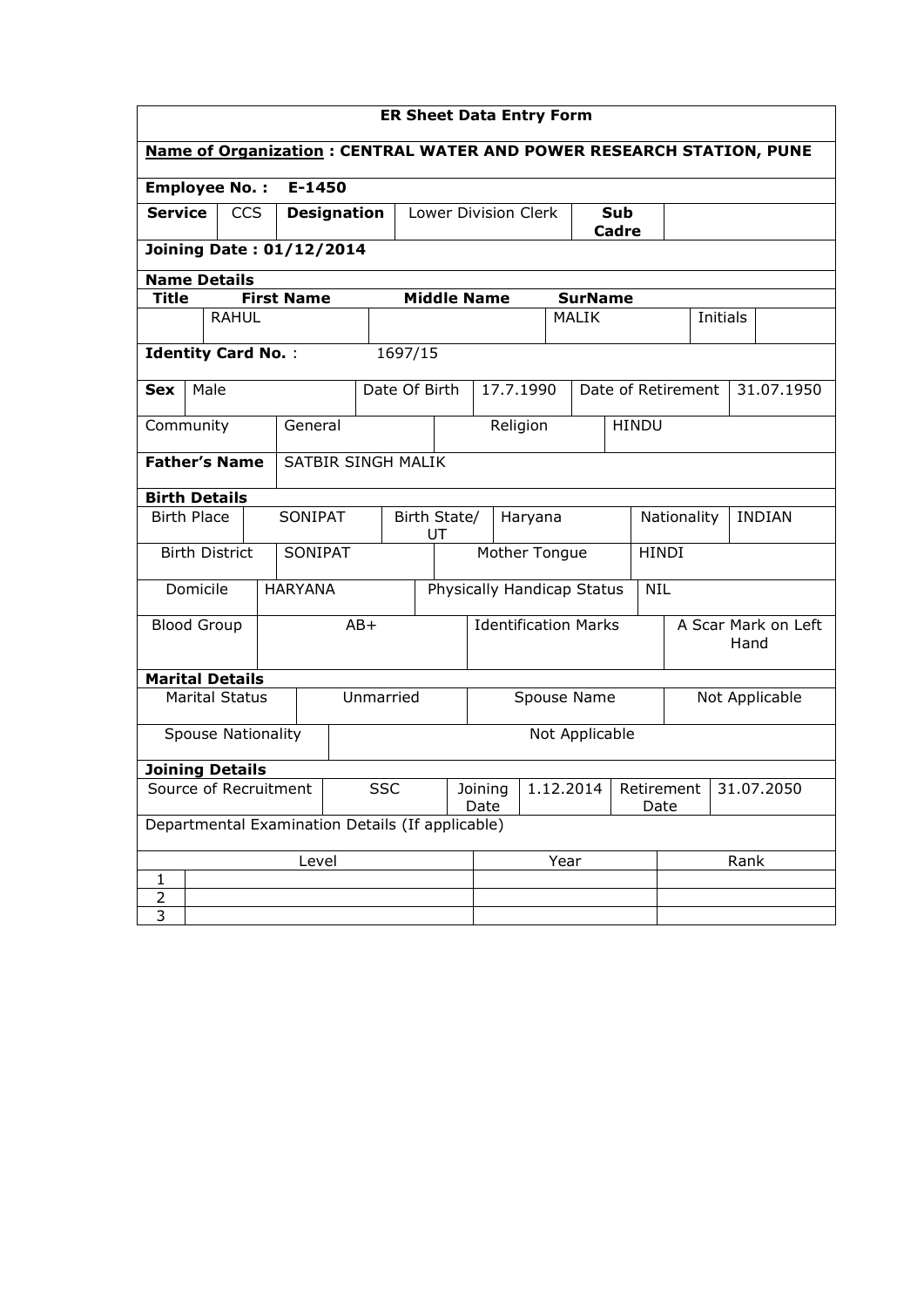| Remarks (if any)   |                  |      |              |              |
|--------------------|------------------|------|--------------|--------------|
|                    |                  |      |              |              |
| Languages known    |                  |      |              |              |
|                    |                  |      |              |              |
|                    | Name of Language | Read | <b>Write</b> | <b>Speak</b> |
|                    |                  |      |              |              |
| Indian Languages 1 | Hindi            | Yes  | Yes          | Yes          |
| Known              |                  |      |              |              |
| $\overline{2}$     | English          | Yes  | Yes          | Yes          |
|                    |                  |      |              |              |
| 3                  |                  |      |              |              |
|                    |                  |      |              |              |
| $\overline{4}$     |                  |      |              |              |
|                    |                  |      |              |              |
| 5                  |                  |      |              |              |
|                    |                  |      |              |              |
|                    |                  |      |              |              |
| Foreign Languages  |                  |      |              |              |
|                    |                  |      |              |              |
| Known<br>1         |                  |      |              |              |
| $\overline{2}$     |                  |      |              |              |
|                    |                  |      |              |              |
| 3                  |                  |      |              |              |
|                    |                  |      |              |              |

## Details of deputation (if applicable)

| Name of the Office | Post held at that<br>time in parent office | Name of post<br>(selected for<br>deputation |       | Period of deputation |
|--------------------|--------------------------------------------|---------------------------------------------|-------|----------------------|
|                    |                                            |                                             | Since | From                 |
|                    |                                            | Not Applicable                              |       |                      |

## Details of Foreign Visit

| SI.<br>No.     | Place of Visit | Date of<br>visit | Post held at<br>that time | Whether it<br>is a            | Details of visit |  |  |
|----------------|----------------|------------------|---------------------------|-------------------------------|------------------|--|--|
|                |                |                  |                           | personal or<br>official visit |                  |  |  |
| Not Applicable |                |                  |                           |                               |                  |  |  |

## Transfer/Posting Detail (if applicable)

| Place          | Period of posting |      |  |  |  |
|----------------|-------------------|------|--|--|--|
|                | Since             | From |  |  |  |
|                |                   |      |  |  |  |
|                |                   |      |  |  |  |
| Not Applicable |                   |      |  |  |  |